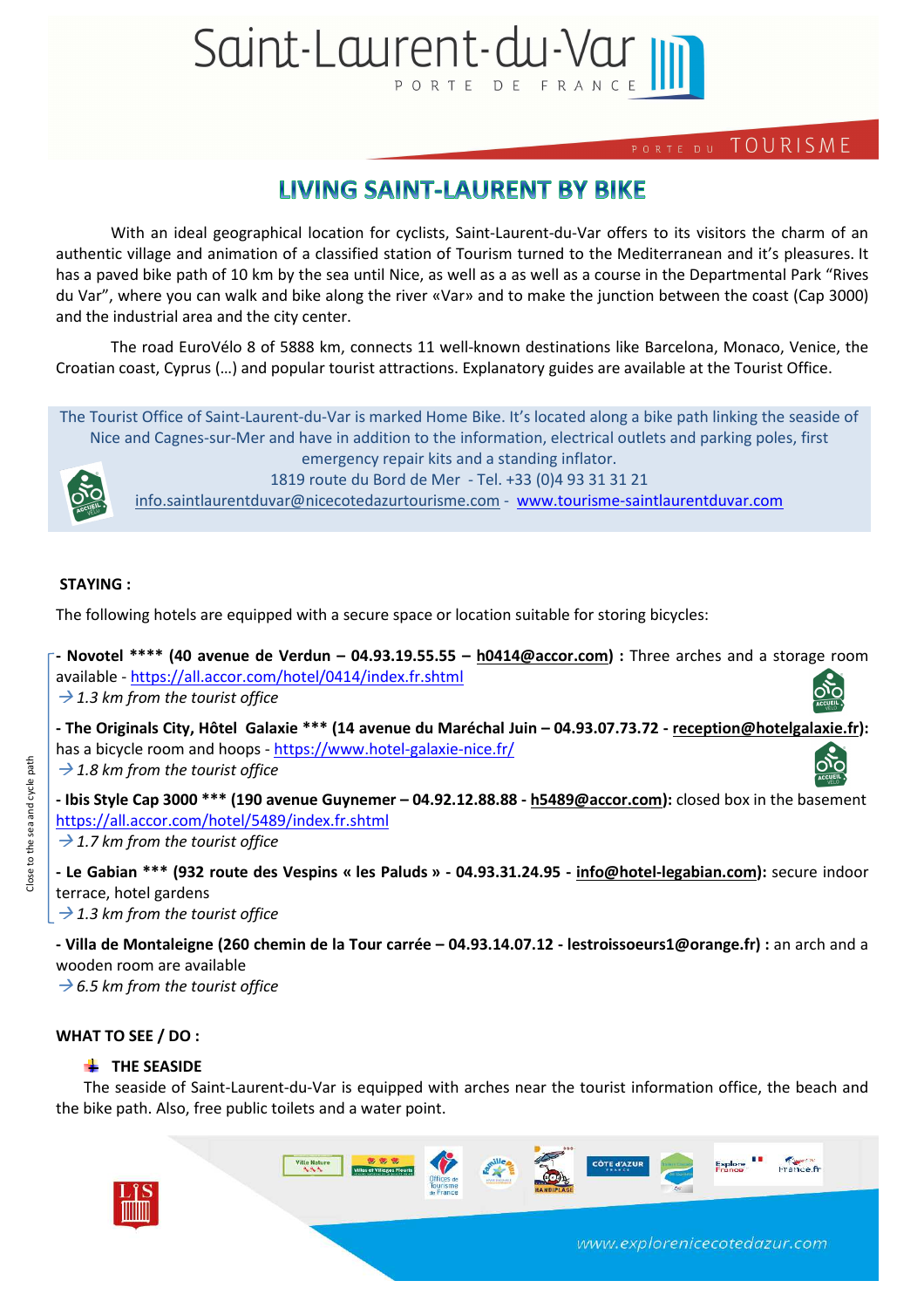# **CAP 3000**

Shopping center with more than 300 shops and services (medical center, supermarket, restaurants, dry cleaning, etc.) close to the bike path. The establishment has two-wheeled car parks suitable for bicycle parking, at the entrances «Porte de Saint-Laurent» and «Porte de Nice». Instructions for helmets are available. **www.cap3000.com** 

# **THE DEPARTEMENTAL PARC DES RIVES DU VAR**

It offers a pleasant walk, both on foot and by bike, along the river «Var», between Cap 3000 the shopping center and the north of the town.

Wooden tables have been set up for picnics and wildlife information panels.

# **THE OLD TOWN**

Dating from the Middle Ages, the old town is recognizable by its typical houses of the time on 3 floors, its narrow alleys full of history and its church dating from the 11th century.

 Throughout the year, a connected route in complete autonomy is available at any time of the day, thanks to panels positioned in strategic places and via application S*AINT LAURENT DU VAR TOURISME* available for free on Smartphone. A specific route is also dedicated to people with disabilities.

Nearby are free public toilets, located in the Town Hall Park, Parc Layet.

### **ELSEWHERE :**

- $\ddot{\phantom{1}}$  The seaside of Cagnes-sur-Mer is equipped with arches at the Tourist Information Office as well as in several places along the bike path.
- The Haut-de-Cagnes: to access the Château Grimaldi, it is better to park your bike at Square Bourdet and take the free shuttle in rotation every 10 minutes.

# **COMBINING BIKE AND PUBLIC TRANSPORT:**

 $\sum$  Bicycles are not accepted on buses or trams, but you can hang them on a pole and then travel by public transport.

# **The train :**

The easiest way to get around is by train. You can access all TER for free with your bike, preferably in the last wagon. However, the reservation is mandatory in the TGV (10€ per bike).

*See at the train station before your journey or by telephone at 3635 – www.sncf.com/fr*

# **The bus:**

Single price of 1.50€ or 10 travel card at €10, on the smartphone application «NFC Nice Ticket», at the Cap 3000 Loto point (ground floor – only for the card of 10 travel) or at the Lignes d'Azur permanence (Mondays and Wednesdays from 10a.m to 1p.m and from 2p.m to 5p.m at the reception of Cap 3000 and Thursdays and Fridays from 9a.m to noon in the lobby of the City Hall).

Lignes d'Azur and ZOU (departmental lines) offer many destinations between Cannes and Menton from Saint-Laurent-du-Var.

More information on: http://www.lignesdazur.com / https://zou.maregionsud.fr/

For daily, monthly or annual subscriptions get closer to the Lignes d'Azur office or the Zou office in Nice-Ville train station.

# **Taxis:**

Booking at +33 (0)4.93.14.92.92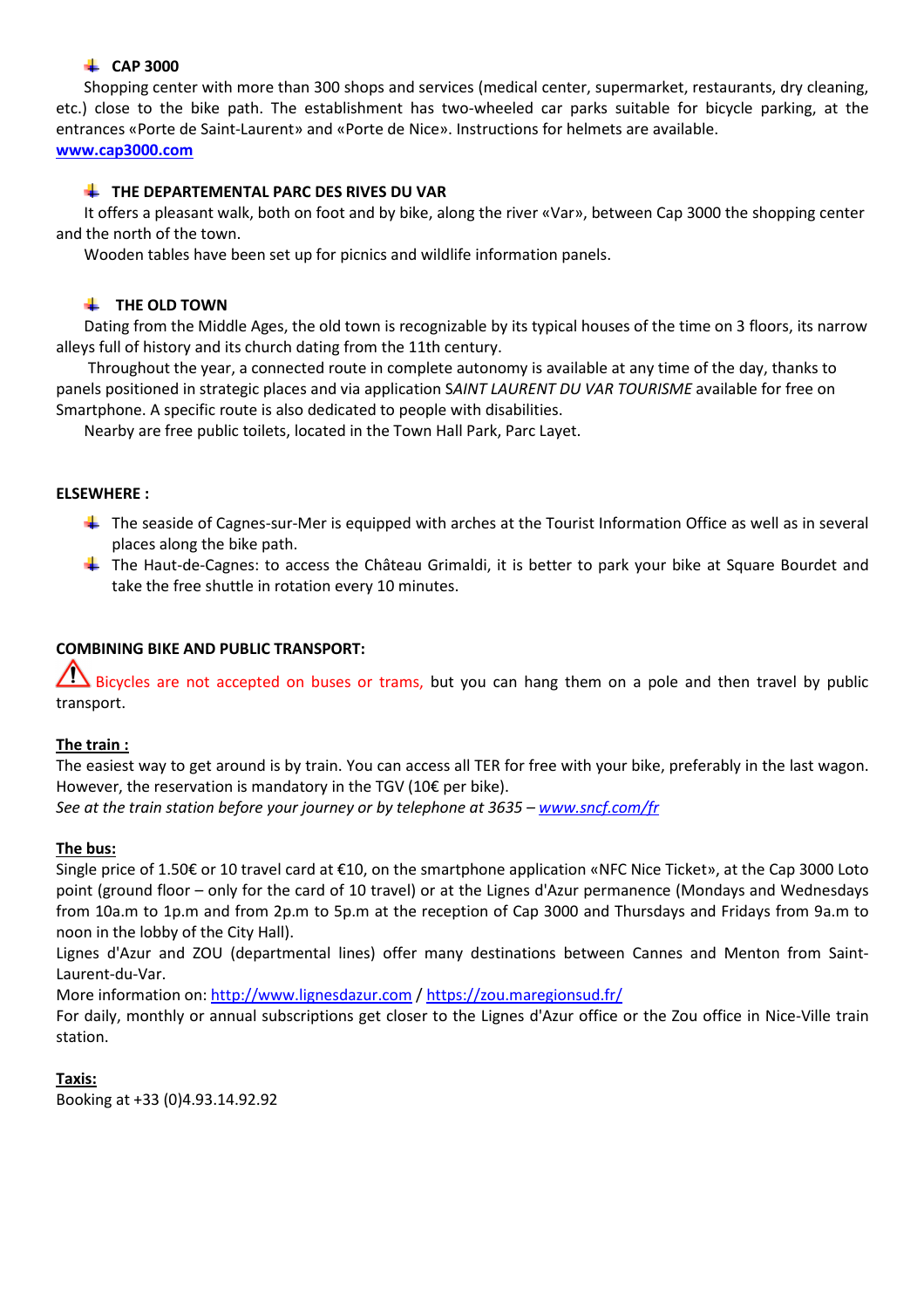# **The tram:**

Three lines on the commune of NICE:

- Line 1: from Nice North "Henri Sappia" to Nice East "Hôpital Pasteur"
- Line 2: from Nice city-center «Port Lympia» to Nice West «CADAM Centre Administratif» or « Airport Terminal 2» (1 tram out of 2)
- Line 3: Nice West "Airport Terminal 2" to Nice West "Saint-Isidore"

Possibility to make connections from the bus lines of Saint-Laurent-du-Var (200 / 400 / 500 / 217…) with the tram for a limited time (same ticket for bus and tram).

# **Les Vélobleu and E-vélobleu**

12 self-service bike stations allow to connect the stations of Saint-Laurent-du-Var, Nice and Cagnes-sur-Mer. The first half hour is free (access fee + 1€ the 2nd  $\frac{1}{2}$  hour then 2€ per hour).

**Payment by phone only**. But also 100% electric bikes, available via the app *E-VELOBLEU.* The handling and return of these bikes are done in the car parks listed in the application.

More information on : https://www.velobleu.org/en/ and https://www.velobleu.org/en/le-e-velobleu/



# **ELECTRICAL CONNECTIONS:**

The municipalities of Saint-Laurent-du-Var and Cagnes-sur-Mer are equipped with electrical connections within the tourist information offices:

- *Tourist office* of Saint-Laurent-du-Var : 1819 Route du bord de mer 06700 Saint-Laurent-du-Var
- *Tourist office* of Cagnes-sur-Mer : 99 Promenade de la plage 06800 Cagnes-sur-Mer